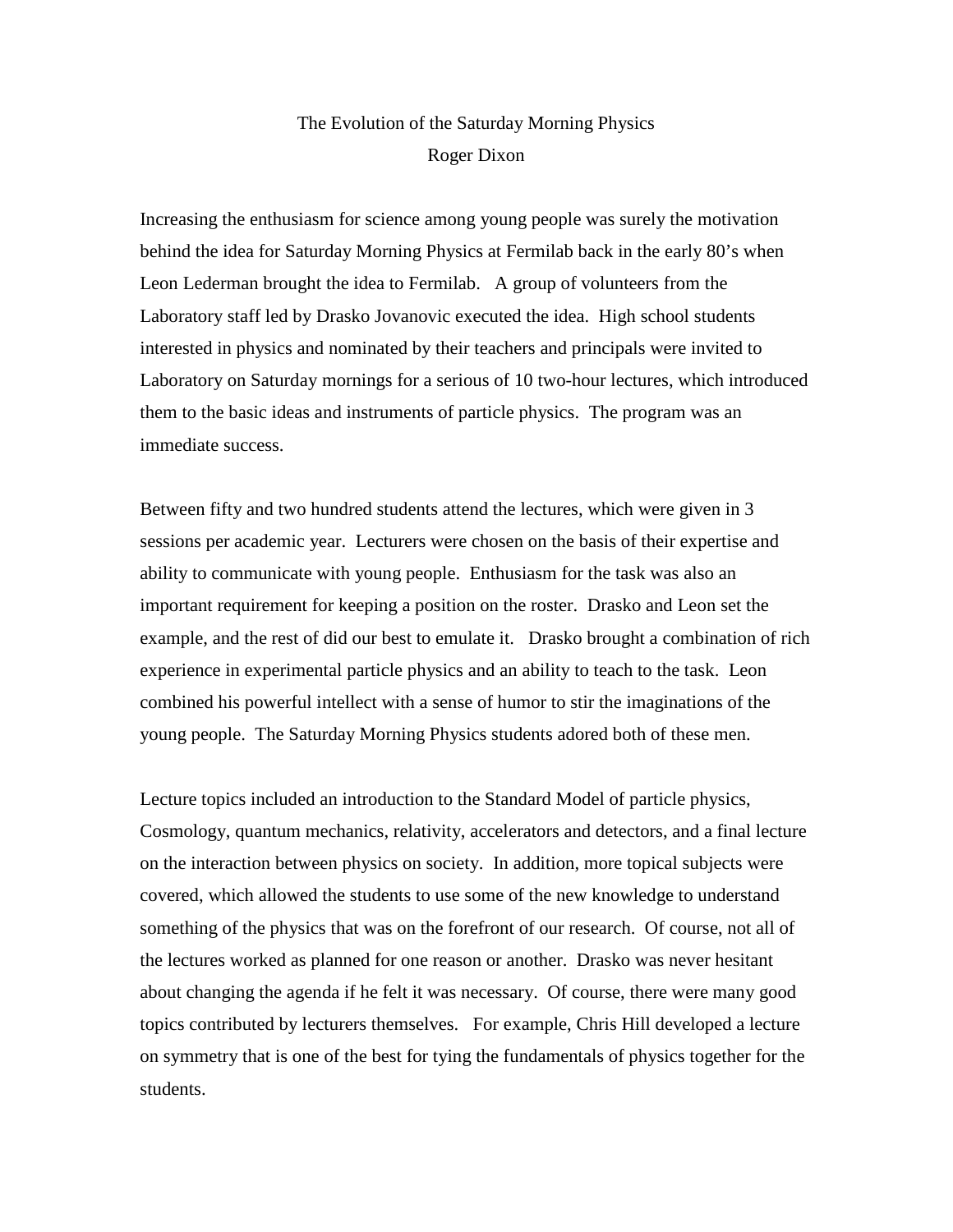With Drasko's retirement in 1997, Erik Ramberg and I inherited the program. At the time I had been a lecturer for some 10 years, Erik had more recently begun teaching the students about the detectors used in particle physics. We continued to follow Drasko's example of continuous improvement while keeping the fundamental ideal of the program in tact. There was also one problem that appeared along the way. This resulted in a natural and subtle evolution of both the lectures and the philosophy.

The problem involved attendance. During the early 90's we had experienced a period when the attendance was falling. To counter this, Erik and I became more proactive in contacting the schools and advertising the program. The World Wide Web also became a positive factor in our rescue.

Early in our tenure we recognized that most of the students attending the lectures were not likely to be particle physicists, or even scientists. This was not a new revelation as Drasko had certainly been aware of this before. We decided that it was important to communicate with the group of people who would one day be lawyers, bakers, and candlestick makers. Furthermore, we wanted them to be there and to become enthusiastic about science. We began an unadvertised policy of never turning down a student whether or not a physics teacher nominated them. If they showed enough interest to contact us about getting into the program, they were automatically in. This had a subtle effect on the emphasis of the course. We came to realize that we weren't really trying to teach our students as much as we were developing an appreciation for science in them.

When a lecturer would complain to me that he or she could not teach quantum mechanics to the students in a two-hour lecture it became apparent that this person was attempting too much. We preferred that they be given enough facts to mystify them and to make them want to learn more about the subject. These are students that have seen the wonders of Star Trek on television, so they are not easy to impress. It always gave me a good deal of satisfaction to find that I could amaze them with an account of the Twin Paradox and convince them that real science can be more fantastic than science fiction.